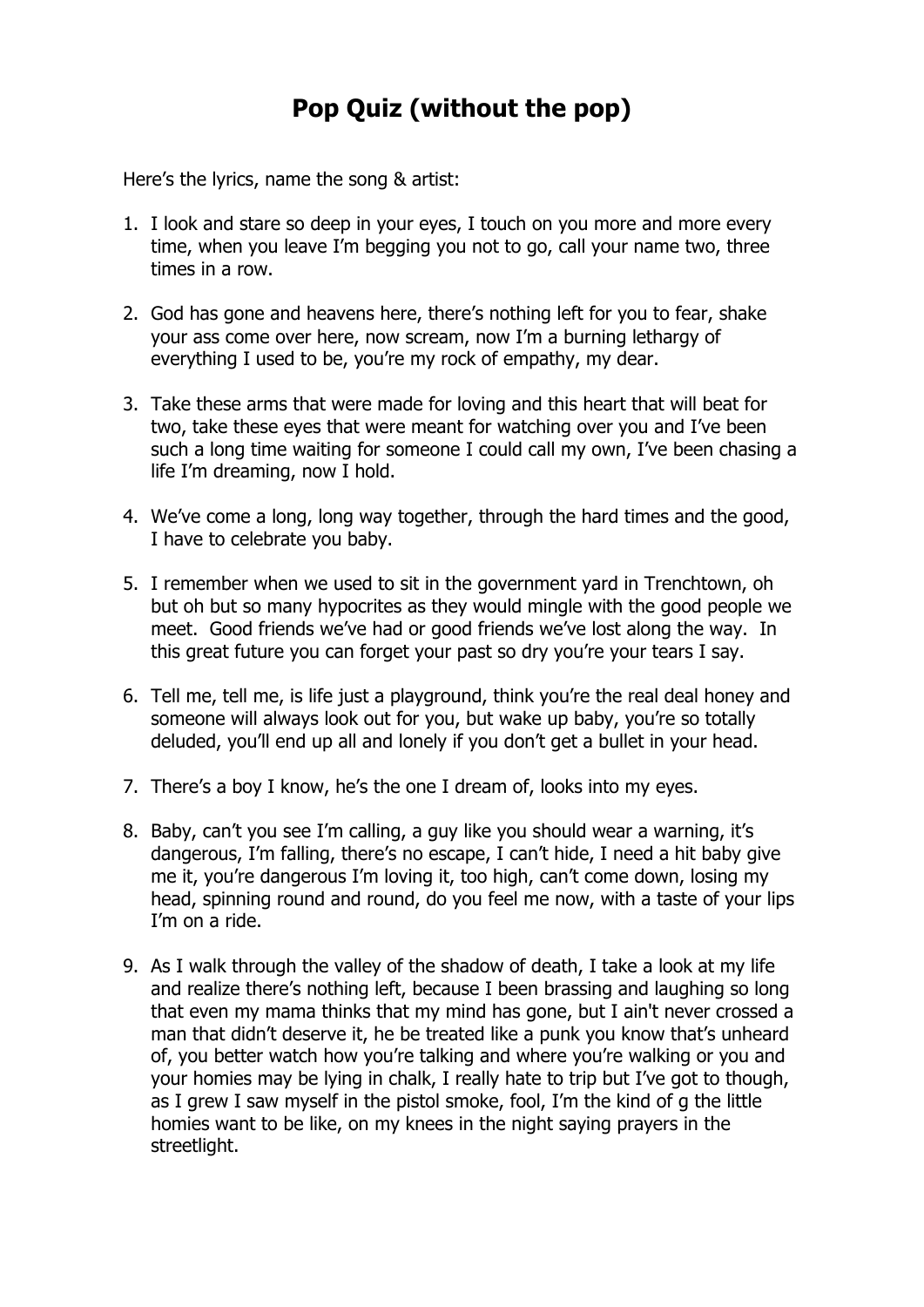- 10.I'm a model, you know what I mean and I do my little turn on the catwalk, yes on the catwalk, on the catwalk yes, I do my little turn on the catwalk.
- 11.She's got a smile that it seems to me, reminds me of childhood memories where everything was a fresh as a bright blue sky. Now and then when I see her face it takes me away to the special place and if I stare too long I'd probably break down and cry.
- 12.My baby don't mess around because she loves this song and this I know for sure, but does she really wanna but expect to see me walk out the door, don't try to fight the feeling cos the thought alone is killing me right now, thank god for mum and dad for sticking two together cos we don't know how.
- 13.She was more like a beauty queen from a movie scene, I said don't mind but what do you mean and I am the one, gonna dance, on the floor, in the round, she said I am the one, gonna dance, on the floor, in the round.
- 14.Hey you, do you remember me, I used to sit next to you at school, when we talking on the extra curricular activities you weren't particularly cool. Oh, Monday cycling, Tuesday gymnastics, dancing on a …, I got bridge club on Wednesday, archery on Thursday, dancing on a ….
- 15.If I should stay I would only be in your way so I'll go but I know I'll think of you every step of the way.
- 16.…Let me hear you say yeah, ow, ow ow, ow ow, ow, techno, techno, techno, techno, ow, ow ow, ow ow, come on, techno, techno, techno, techno… No no, no no, no no, no no, no no, no no.
- 17.Friday night and the lights are low, looking out for a place to go, where they play the right music, where the make you scream, you can do anything, anybody could be that guy, the night is young and the music's high, where they play the right music, everything's fine, you're in the mood for dance, and when you get the chance.
- 18.Standing in line to see the show tonight and there's a light on, heavy glow, … I tried to say I'd be there, waiting for, down there the girl is singing songs to me beneath the marquee, overload.
- 19.If you could only read my mind, you would know that things between us ain't right, and no your arms are open wide cos you're a little on the straight side, I can't lie, your one vice is your too nice, come around now can you see, I want you all tattooed.
- 20.You put the boom boom into my heart, you send my soul sky high when your loving starts, you put the jitterbug into my brain, it goes bang bang bang until my feet do the same, something bugging me something ain't right, my best friend told me what you did last night, you left me sleeping in my bed, I was dreaming but I should've been with you instead.